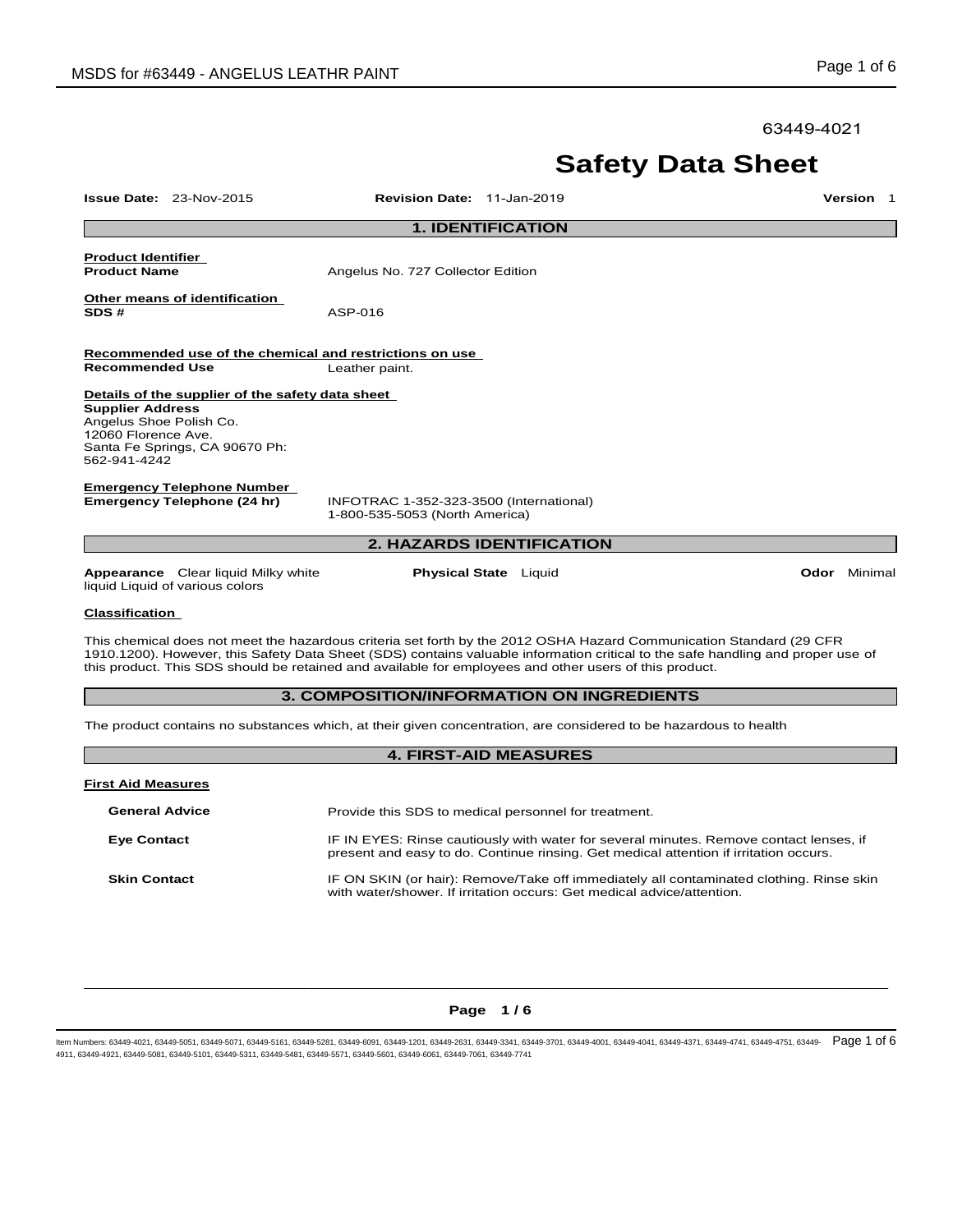| ASP-016 - Angelus No. 727 Collector Edition Leather Paint                                                                                                                    |                                                                                                                                                                                                                                     |  |  |  |
|------------------------------------------------------------------------------------------------------------------------------------------------------------------------------|-------------------------------------------------------------------------------------------------------------------------------------------------------------------------------------------------------------------------------------|--|--|--|
| <b>Inhalation</b>                                                                                                                                                            | Remove exposed individual(s) to fresh air for 20 minutes. Consult a physician / poison<br>center if individual's condition declines or if symptoms persist.                                                                         |  |  |  |
| Ingestion                                                                                                                                                                    | IF SWALLOWED: rinse mouth. Drink 1 or 2 glasses of water. Do not give anything by<br>mouth to an unconscious person. Do not induce vomiting without medical advice. Call a<br>poison center or doctor/physician if you feel unwell. |  |  |  |
| Most important symptoms and effects                                                                                                                                          |                                                                                                                                                                                                                                     |  |  |  |
| <b>Symptoms</b>                                                                                                                                                              | Can cause eye irritation. Symptoms include stinging, tearing, redness and swelling. Can<br>cause skin irritation with prolonged use. May cause nausea if ingested.                                                                  |  |  |  |
|                                                                                                                                                                              | Indication of any immediate medical attention and special treatment needed                                                                                                                                                          |  |  |  |
| <b>Notes to Physician</b>                                                                                                                                                    | Treat symptomatically.                                                                                                                                                                                                              |  |  |  |
|                                                                                                                                                                              | <b>5. FIRE-FIGHTING MEASURES</b>                                                                                                                                                                                                    |  |  |  |
| Unsuitable Extinguishing Media Not determined.                                                                                                                               | Use extinguishing measures that are appropriate to local circumstances and the surrounding environment.                                                                                                                             |  |  |  |
| <b>Suitable Extinguishing Media</b><br><b>Specific Hazards Arising from the Chemical</b><br><b>Protective equipment and precautions for firefighters</b><br>protective gear. | Product is not flammable or combustible. Material may splatter above 212F/100C. Polymer film can burn.<br>As in any fire, wear self-contained breathing apparatus pressure-demand, MSHA/NIOSH (approved or equivalent) and full     |  |  |  |
|                                                                                                                                                                              | <b>6. ACCIDENTAL RELEASE MEASURES</b>                                                                                                                                                                                               |  |  |  |
|                                                                                                                                                                              | Personal precautions, protective equipment and emergency procedures                                                                                                                                                                 |  |  |  |
| <b>Personal Precautions</b>                                                                                                                                                  | Wear protective clothing as described in Section 8 of this safety data sheet.                                                                                                                                                       |  |  |  |
| <b>Environmental Precautions</b>                                                                                                                                             | Prevent from entering into soil, ditches, sewers, waterways and/or groundwater. See<br>Section 12, Ecological Information.                                                                                                          |  |  |  |
| Methods and material for containment and cleaning up                                                                                                                         |                                                                                                                                                                                                                                     |  |  |  |
| <b>Methods for Containment</b>                                                                                                                                               | Prevent further leakage or spillage if safe to do so. Absorb spill with inert material (e.g.<br>vermiculite, sand or earth).                                                                                                        |  |  |  |

### **Precautions for safe handling**

**Advice on Safe Handling** Handle in accordance with good industrial hygiene and safety practice.

### **Conditions for safe storage, including any incompatibilities**

**Storage Conditions Keep containers tightly closed in a dry, cool and well-ventilated place. Incompatible Materials Strong oxidizing agents.** 

## $\Box$  . The contribution of the contribution of the contribution of the contribution of the contribution of the contribution of the contribution of the contribution of the contribution of the contribution of the contributi **Page 2 / 6**

ltem Numbers: 63449-4021, 63449-5051, 63449-5071, 63449-5161, 63449-5281, 63449-6091, 63449-4261, 63449-4370, 63449-4001, 63449-4041, 63449-4041, 63449-4741, 63449-4741, 63449-4741, 63449-4751, 63449-4751, 63449-4751, 6344 4911, 63449-4921, 63449-5081, 63449-5101, 63449-5311, 63449-5481, 63449-5571, 63449-5601, 63449-6061, 63449-7061, 63449-7741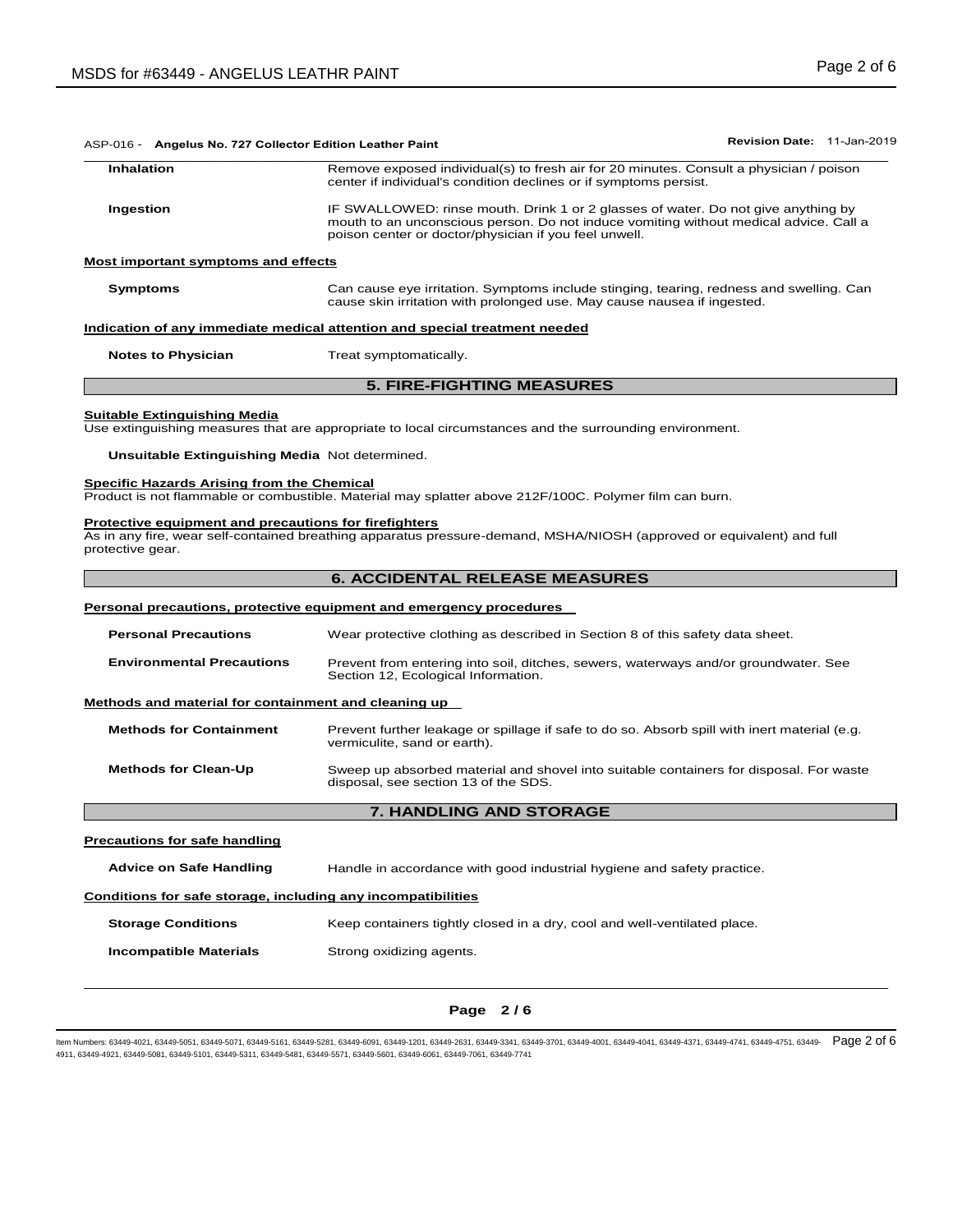| ASP-016 - Angelus No. 727 Collector Edition Leather Paint                                                    | Revision Date: 11-Jan-2019                                                                                                                                                 |  |  |  |  |
|--------------------------------------------------------------------------------------------------------------|----------------------------------------------------------------------------------------------------------------------------------------------------------------------------|--|--|--|--|
| <b>8. EXPOSURE CONTROLS/PERSONAL PROTECTION</b>                                                              |                                                                                                                                                                            |  |  |  |  |
| <b>Exposure Guidelines</b>                                                                                   | The following information is given as general guidance                                                                                                                     |  |  |  |  |
| Appropriate engineering controls                                                                             |                                                                                                                                                                            |  |  |  |  |
| <b>Engineering Controls</b>                                                                                  | Make emergency eyewash stations, safety/quick-drench showers, and washing facilities<br>available in work area. Ensure adequate ventilation, especially in confined areas. |  |  |  |  |
|                                                                                                              | Individual protection measures, such as personal protective equipment                                                                                                      |  |  |  |  |
| <b>Eye/Face Protection</b>                                                                                   | Wear approved safety goggles; Refer to 29 CFR 1910.133 for eye and face protection<br>regulations.                                                                         |  |  |  |  |
| <b>Skin and Body Protection</b>                                                                              | Gloves are recommended; Refer to 29 CFR 1910.138 for appropriate skin and body<br>protection.                                                                              |  |  |  |  |
| <b>Respiratory Protection</b>                                                                                | Refer to 29 CFR 1910.134 for respiratory protection requirements.                                                                                                          |  |  |  |  |
| <b>General Hygiene Considerations</b> Handle in accordance with good industrial hygiene and safety practice. |                                                                                                                                                                            |  |  |  |  |
|                                                                                                              | <b>9. PHYSICAL AND CHEMICAL PROPERTIES</b>                                                                                                                                 |  |  |  |  |

### **Information on basic physical and chemical properties**

| <b>Values</b><br>Remarks • Method<br><b>Property</b><br>рH<br>Not determined<br><b>Melting Point/Freezing Point</b><br>Not determined<br><b>Boiling Point/Boiling Range</b><br>$\rm ^{\circ}C$ /<br>100<br>212<br>°F<br><b>Flash Point</b><br>Not determined<br><b>Evaporation Rate</b><br>Slower than ethyl ether<br><b>Flammability (Solid, Gas)</b><br>Not determined<br><b>Upper Flammability Limits</b><br>Not determined<br><b>Lower Flammability Limit</b><br>Not determined<br><b>Vapor Pressure</b><br>Not measured<br><b>Vapor Density</b><br>Not determined<br><b>Specific Gravity</b><br>Not determined<br><b>Water Solubility</b><br>Not determined<br>Solubility in other solvents<br>Not determined<br><b>Partition Coefficient</b><br>Not determined<br><b>Auto-ignition Temperature</b><br>Not determined<br><b>Decomposition Temperature</b><br>Not determined<br><b>Kinematic Viscosity</b><br>Not determined<br><b>Dynamic Viscosity</b><br>Not determined<br><b>Explosive Properties</b><br>Not determined | <b>Physical State</b><br>Appearance<br>Color | Liquid<br>Clear liquid Milky white liquid Liquid of Odor<br>various colors<br>Clear to milky white Various colors | <b>Odor Threshold</b> | Minimal<br>Not determined |
|---------------------------------------------------------------------------------------------------------------------------------------------------------------------------------------------------------------------------------------------------------------------------------------------------------------------------------------------------------------------------------------------------------------------------------------------------------------------------------------------------------------------------------------------------------------------------------------------------------------------------------------------------------------------------------------------------------------------------------------------------------------------------------------------------------------------------------------------------------------------------------------------------------------------------------------------------------------------------------------------------------------------------------|----------------------------------------------|-------------------------------------------------------------------------------------------------------------------|-----------------------|---------------------------|
| <b>VOC Content (%)</b><br>7% by weight<br><b>VOC Content</b><br>$0.56$ lbs/gal                                                                                                                                                                                                                                                                                                                                                                                                                                                                                                                                                                                                                                                                                                                                                                                                                                                                                                                                                  | <b>Oxidizing Properties</b>                  | Not determined                                                                                                    |                       |                           |

## $\Box$  . The contribution of the contribution of the contribution of the contribution of the contribution of the contribution of the contribution of the contribution of the contribution of the contribution of the contributi **Page 3 / 6**

ltem Numbers: 63449-4021, 63449-5051, 63449-5071, 63449-5161, 63449-5281, 63449-6091, 63449-4261, 63449-4370, 63449-4001, 63449-4041, 63449-4871, 63449-4741, 63449-4751, 63449-4751, 63449-4751, 63449-4751, 63449-4751, 6344 4911, 63449-4921, 63449-5081, 63449-5101, 63449-5311, 63449-5481, 63449-5571, 63449-5601, 63449-6061, 63449-7061, 63449-7741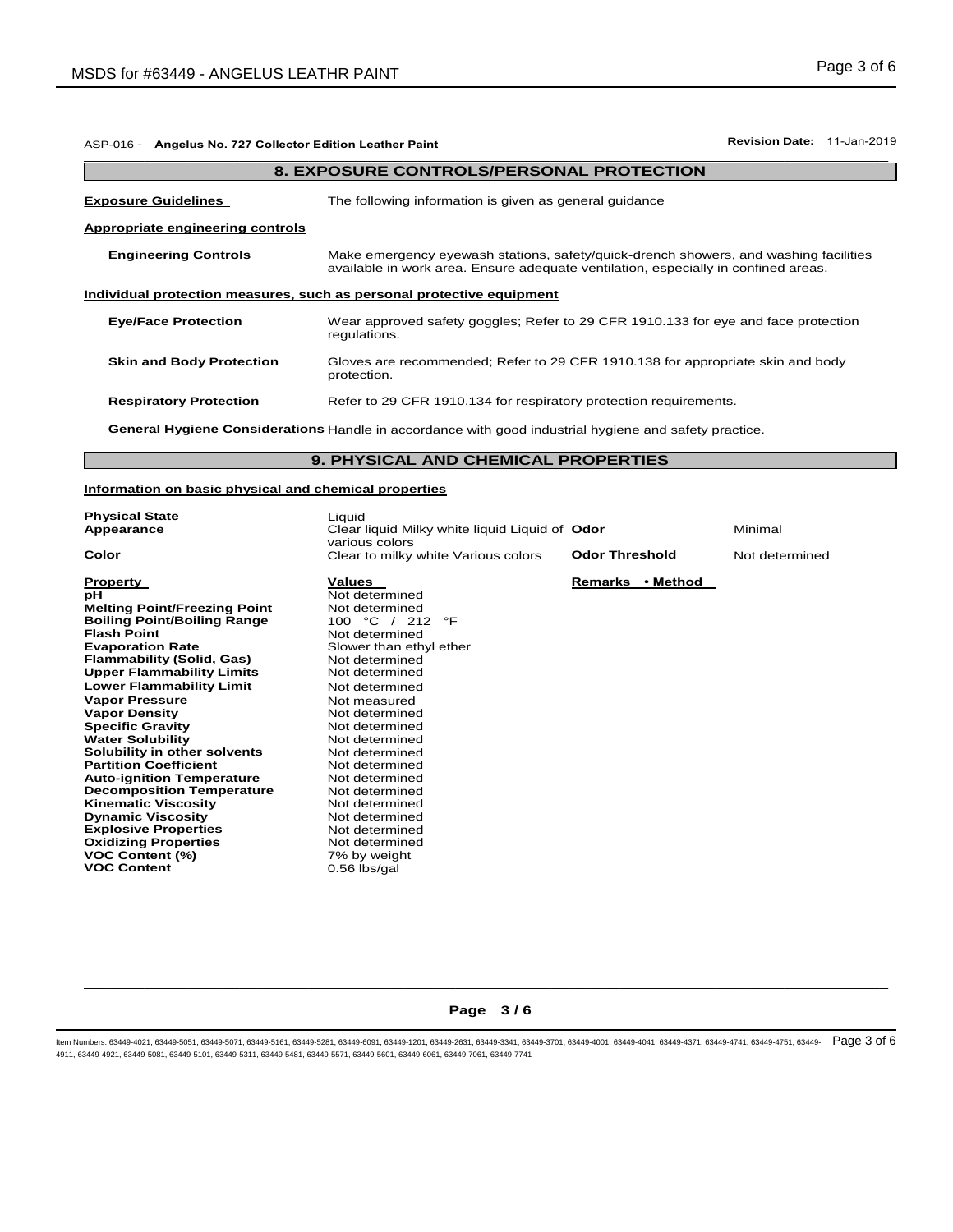### **10. STABILITY AND REACTIVITY**

#### **Reactivity**

Not reactive under normal conditions.

#### **Chemical Stability**

Stable under recommended storage conditions.

#### **Possibility of Hazardous Reactions** None under normal processing.

**Hazardous Polymerization** Hazardous polymerization does not occur.

**Conditions to Avoid** Keep out of reach of children.

**Incompatible Materials** Strong oxidizing agents.

**Hazardous Decomposition Products** Thermal decomposition may yield acrylic monomers.

#### **11. TOXICOLOGICAL INFORMATION**

#### **Information on likely routes of exposure**

| <b>Product Information</b> |                                       |
|----------------------------|---------------------------------------|
| <b>Eye Contact</b>         | Avoid contact with eyes.              |
| <b>Skin Contact</b>        | Avoid contact with skin and clothing. |
| Inhalation                 | Do not inhale                         |
| Ingestion                  | Do not taste or swallow.              |
|                            |                                       |

#### **Component Information**

#### **Information on physical, chemical and toxicological effects**

**Symptoms** Please see section 4 of this SDS for symptoms.

#### **Delayed and immediate effects as well as chronic effects from short and long-term exposure**

**Carcinogenicity** Carcinogenic potential is unknown.

#### **Numerical measures of toxicity**

Not determined

### **12. ECOLOGICAL INFORMATION**

#### **Ecotoxicity**

An environmental hazard cannot be excluded in the event of unprofessional handling or disposal.

#### **Persistence/Degradability**

Not determined.

## $\Box$  . The contribution of the contribution of the contribution of the contribution of the contribution of the contribution of the contribution of the contribution of the contribution of the contribution of the contributi **Page 4 / 6**

ltem Numbers: 63449-4021, 63449-5051, 63449-5071, 63449-5161, 63449-5281, 63449-6091, 63449-4261, 63449-4370, 63449-4001, 63449-4041, 63449-4041, 63449-4741, 63449-4741, 63449-4741, 63449-4751, 63449-4751, 63449-4751, 6344 4911, 63449-4921, 63449-5081, 63449-5101, 63449-5311, 63449-5481, 63449-5571, 63449-5601, 63449-6061, 63449-7061, 63449-7741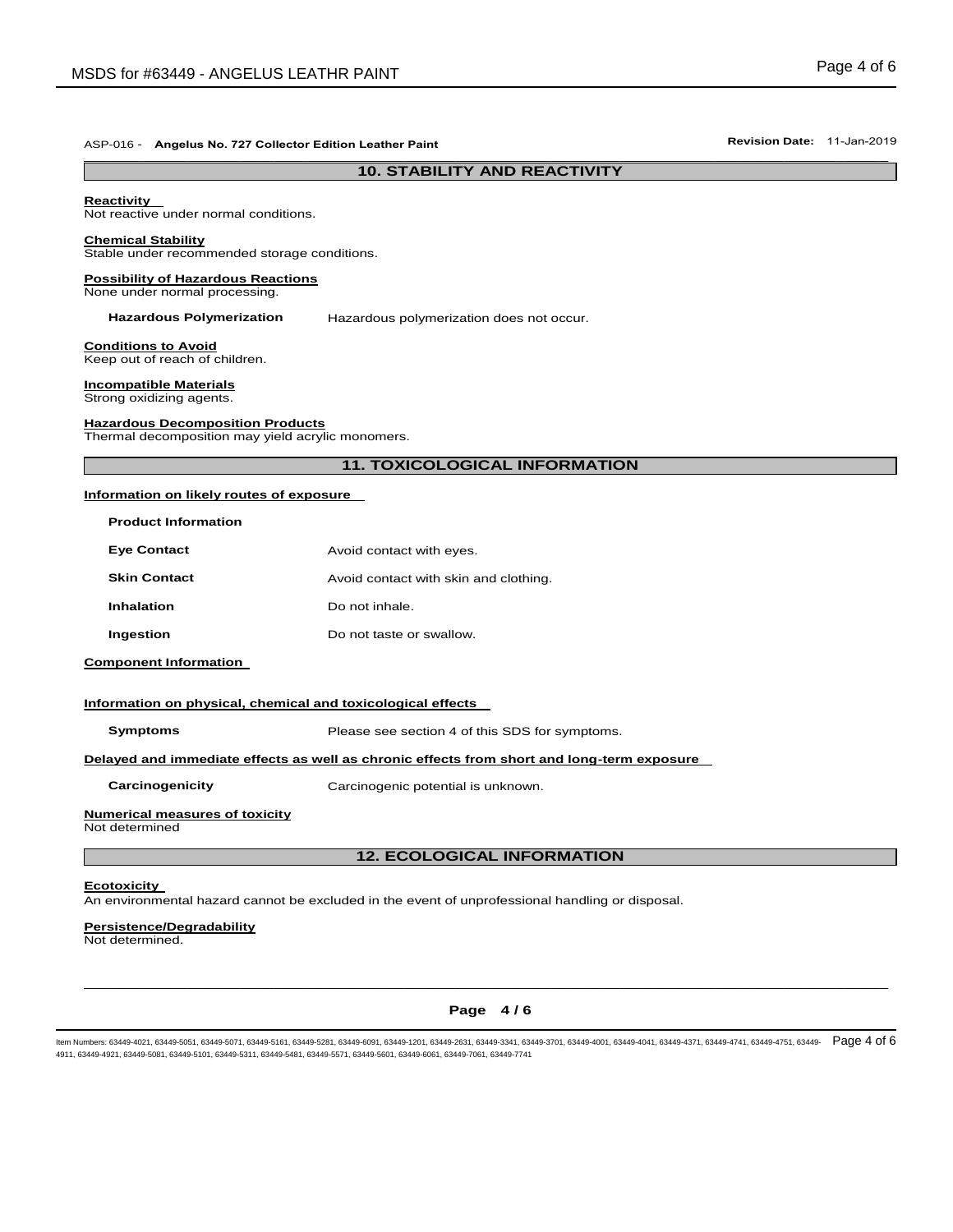#### ASP-016 - **Angelus No. 727 Collector Edition Leather Paint Revision Date:** 11-Jan-2019 \_\_\_\_\_\_\_\_\_\_\_\_\_\_\_\_\_\_\_\_\_\_\_\_\_\_\_\_\_\_\_\_\_\_\_\_\_\_\_\_\_\_\_\_\_\_\_\_\_\_\_\_\_\_\_\_\_\_\_\_\_\_\_\_\_\_\_\_\_\_\_\_\_\_\_\_\_\_\_\_\_\_\_\_\_\_\_\_\_\_\_\_\_

**Bioaccumulation** Not determined.

**Mobility**

Not determined

### **Other Adverse Effects**

Not determined

| <b>13. DISPOSAL CONSIDERATIONS</b> |                                                                                                                                |  |  |  |  |
|------------------------------------|--------------------------------------------------------------------------------------------------------------------------------|--|--|--|--|
| <b>Waste Treatment Methods</b>     |                                                                                                                                |  |  |  |  |
| <b>Disposal of Wastes</b>          | Disposal should be in accordance with applicable regional, national and local laws and<br>regulations.                         |  |  |  |  |
| <b>Contaminated Packaging</b>      | Disposal should be in accordance with applicable regional, national and local laws and<br>regulations.                         |  |  |  |  |
|                                    | <b>14. TRANSPORT INFORMATION</b>                                                                                               |  |  |  |  |
| Note                               | Please see current shipping paper for most up to date shipping information, including<br>exemptions and special circumstances. |  |  |  |  |
| <u>DOT</u>                         | Not regulated                                                                                                                  |  |  |  |  |
| IATA                               | Not regulated                                                                                                                  |  |  |  |  |
| IMDG                               | Not regulated                                                                                                                  |  |  |  |  |
| <b>15. REGULATORY INFORMATION</b>  |                                                                                                                                |  |  |  |  |

#### **US Federal Regulations**

#### **CERCLA**

This material, as supplied, does not contain any substances regulated as hazardous substances under the Comprehensive Environmental Response Compensation and Liability Act (CERCLA) (40 CFR 302) or the Superfund Amendments and Reauthorization Act (SARA) (40 CFR 355).

#### **SARA 313**

Section 313 of Title III of the Superfund Amendments and Reauthorization Act of 1986 (SARA). This product does not contain any chemicals which are subject to the reporting requirements of the Act and Title 40 of the Code of Federal Regulations, Part 372

#### **CWA (Clean Water Act)**

This product does not contain any substances regulated as pollutants pursuant to the Clean Water Act (40 CFR 122.21 and 40 CFR 122.42)

#### **US State Regulations**

#### **California Proposition 65**

This product does not contain any Proposition 65 chemicals.

#### **U.S. State Right-to-Know Regulations**

This product does not contain any substances regulated under applicable state right-to-know regulations

## $\Box$  . The contribution of the contribution of the contribution of the contribution of the contribution of the contribution of the contribution of the contribution of the contribution of the contribution of the contributi **Page 5 / 6**

ltem Numbers: 63449-4021, 63449-5051, 63449-5071, 63449-5161, 63449-5281, 63449-6091, 63449-4261, 63449-4370, 63449-4001, 63449-4041, 63449-4041, 63449-4371, 63449-4741, 63449-4741, 63449-4741, 63449-4751, 63449-4751, 6344 4911, 63449-4921, 63449-5081, 63449-5101, 63449-5311, 63449-5481, 63449-5571, 63449-5601, 63449-6061, 63449-7061, 63449-7741